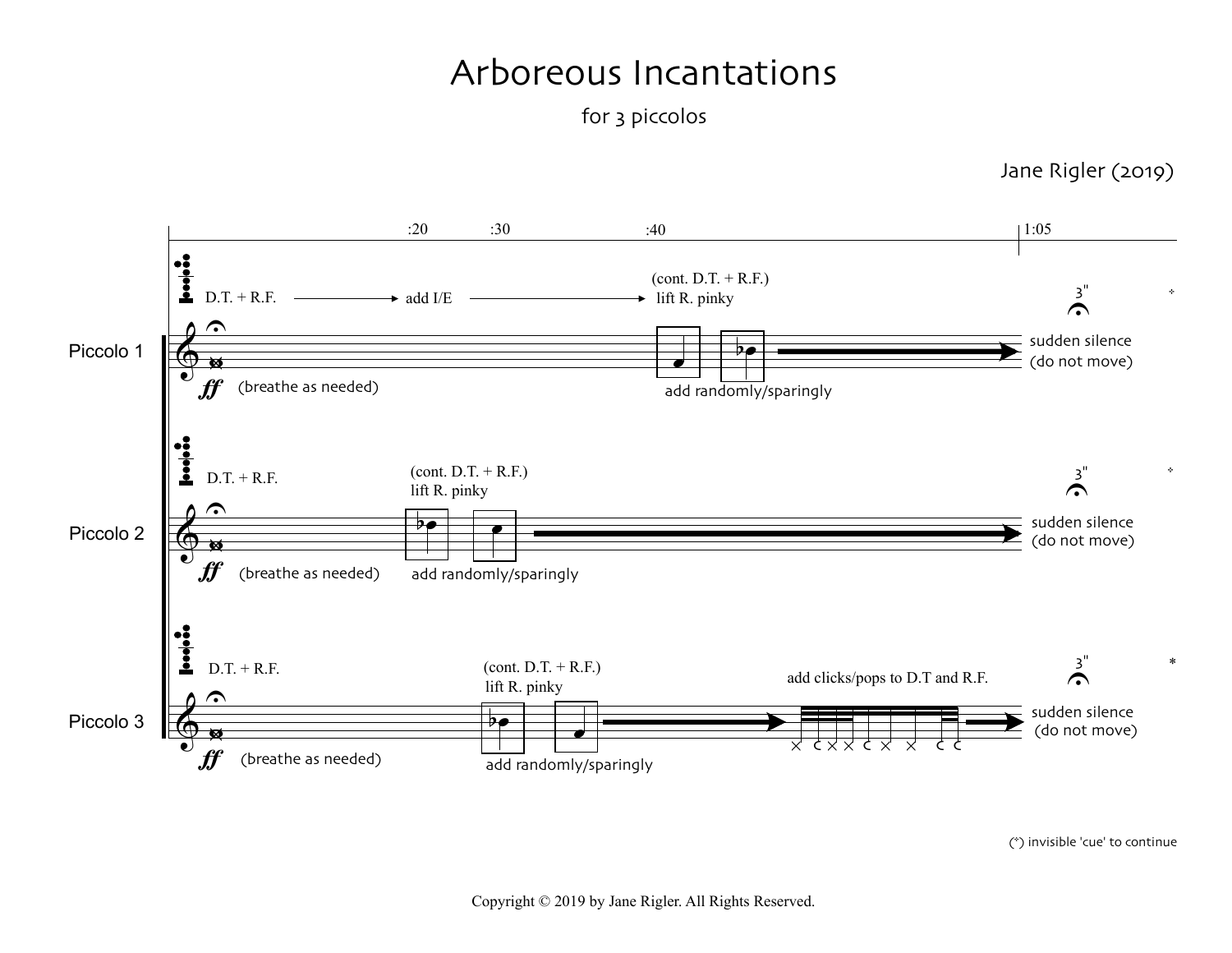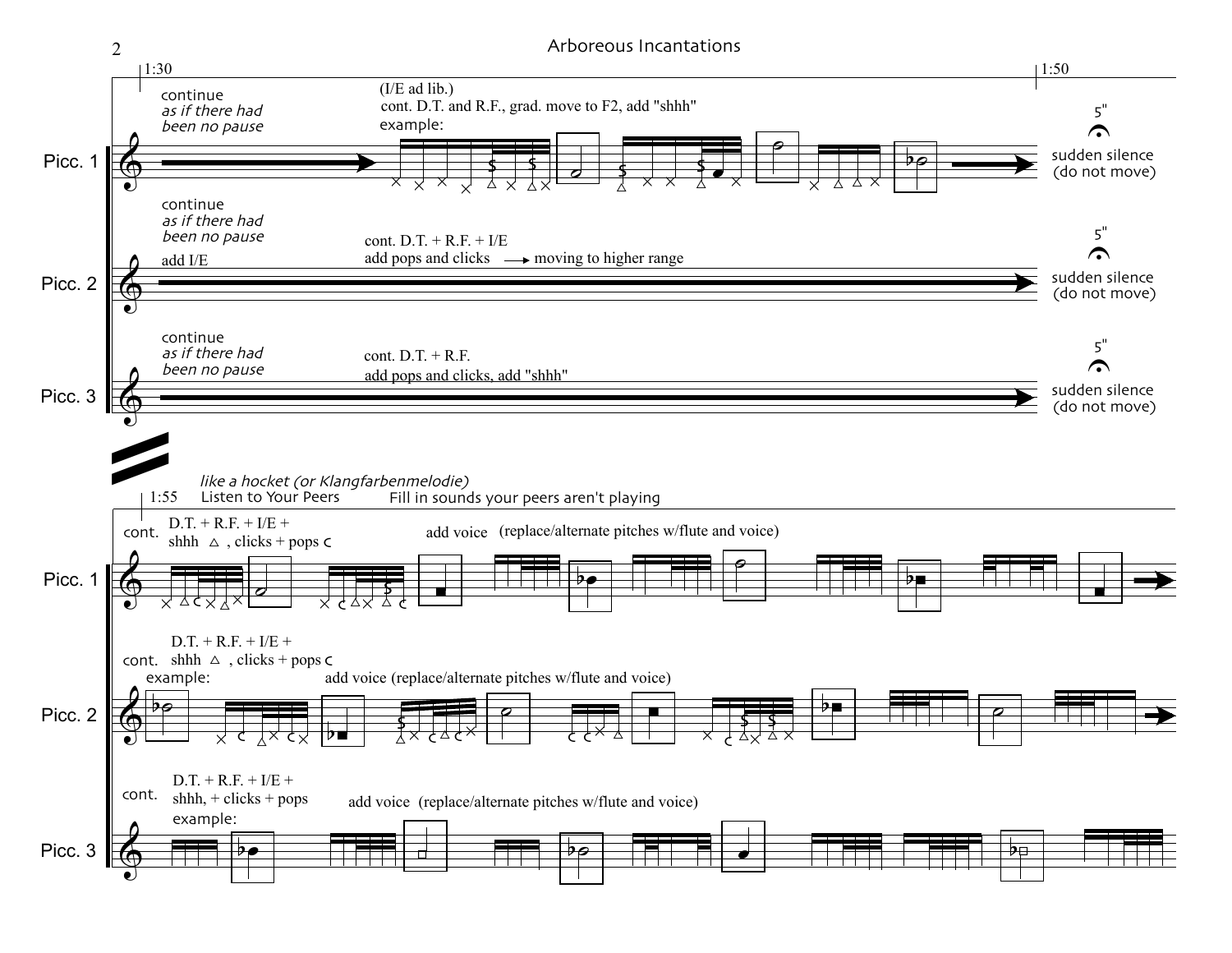## **Transitions (from** *Arboreous-Incantations* **to** *Luminous Ocean***)** <sup>1</sup>

Notes for Performance

There are 2 Parts. These are the instructions for Part 1 which follow the piccolo score minutes 0-5'



IN  $\heartsuit$  = Inhale Whistle (if there is no I or (Ex) next to the Whistle icon, then performer is free to choose)

 $IN + Shhh = Inhale Shhhh$